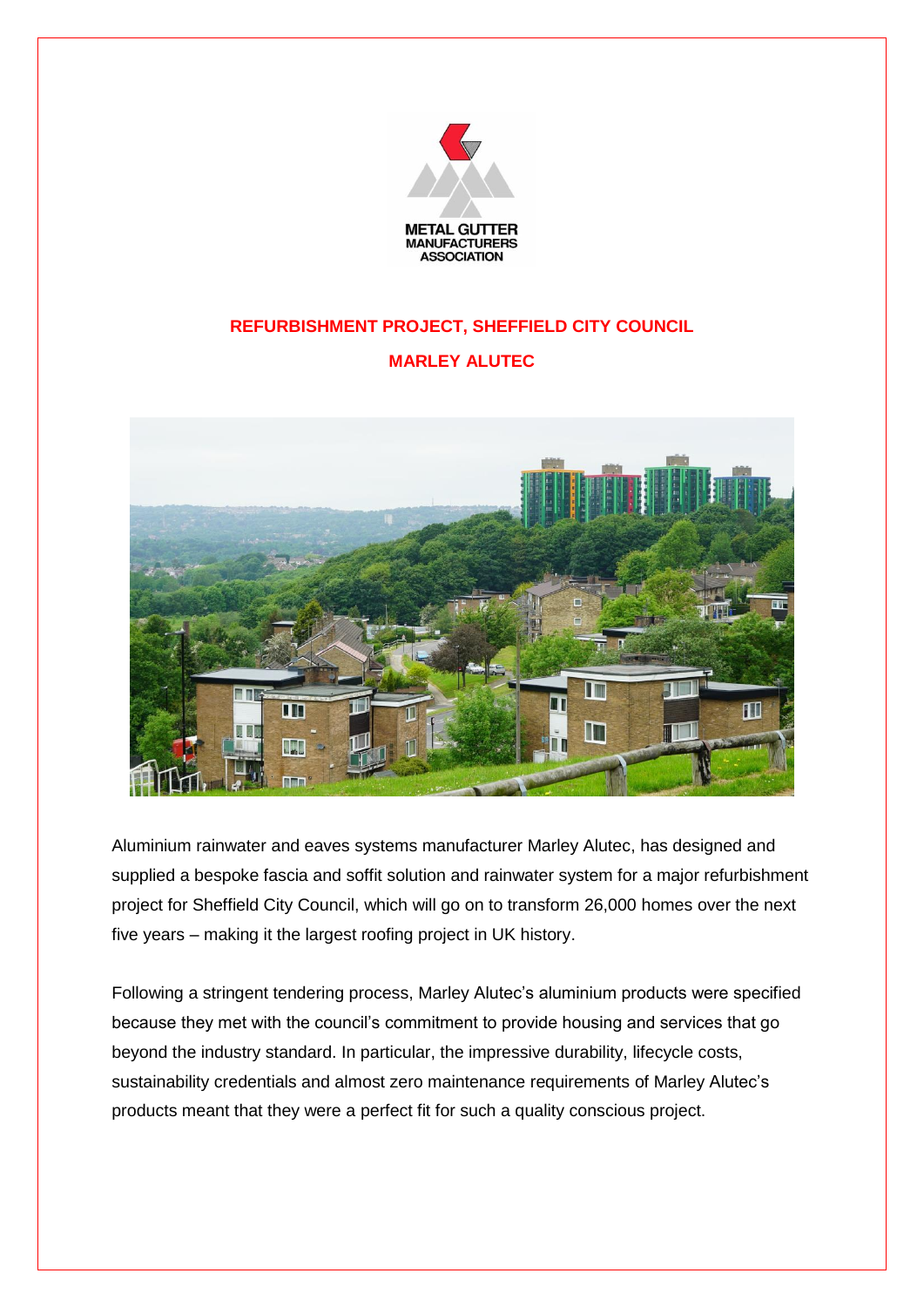Importantly, Marley Alutec's products were also approved by members of the Sheffield Tenants and Residents Association as Sheffield City Council modelled an open communication and inclusion policy throughout the project. The custom designed solution incorporated Marley Alutec's Evoke fascia and soffit system, along with its Evolve Deepflow range of guttering and Flush-fit downpipes.



Phase one of the project involved remodelling a proportion of the flat roofed properties, including installation of external insulation to reduce thermal bridging and fuel poverty behind the fascias, as well as changing the roofs from being centrally to externally drained. Marley Alutec's technical team worked closely with the council and the contractor to produce a unique and innovative design for the eaves detailing that encapsulated the insulation with its high-quality Evoke fascia and soffit system.

Janet Sharpe, Director of Housing and Neighbourhoods Service at Sheffield City Council, commented: "We're delivering a massive £300 million investment programme for our council homes over five years, to make them better for tenants.

"This includes remodelling 26,000 roofs and rooflines, installing external cladding, new kitchens, bathrooms, windows and doors, upgrading heating systems and improving communal areas in flats and maisonettes – the full project is due for completion in 2019.

"Our priority is making sure we continue to improve the quality of homes for tenants and create as many local jobs and apprenticeships as possible through our contractors and their supply chains. This will make sure the Sheffield pound spent helps with the economic regeneration of our local neighbourhoods.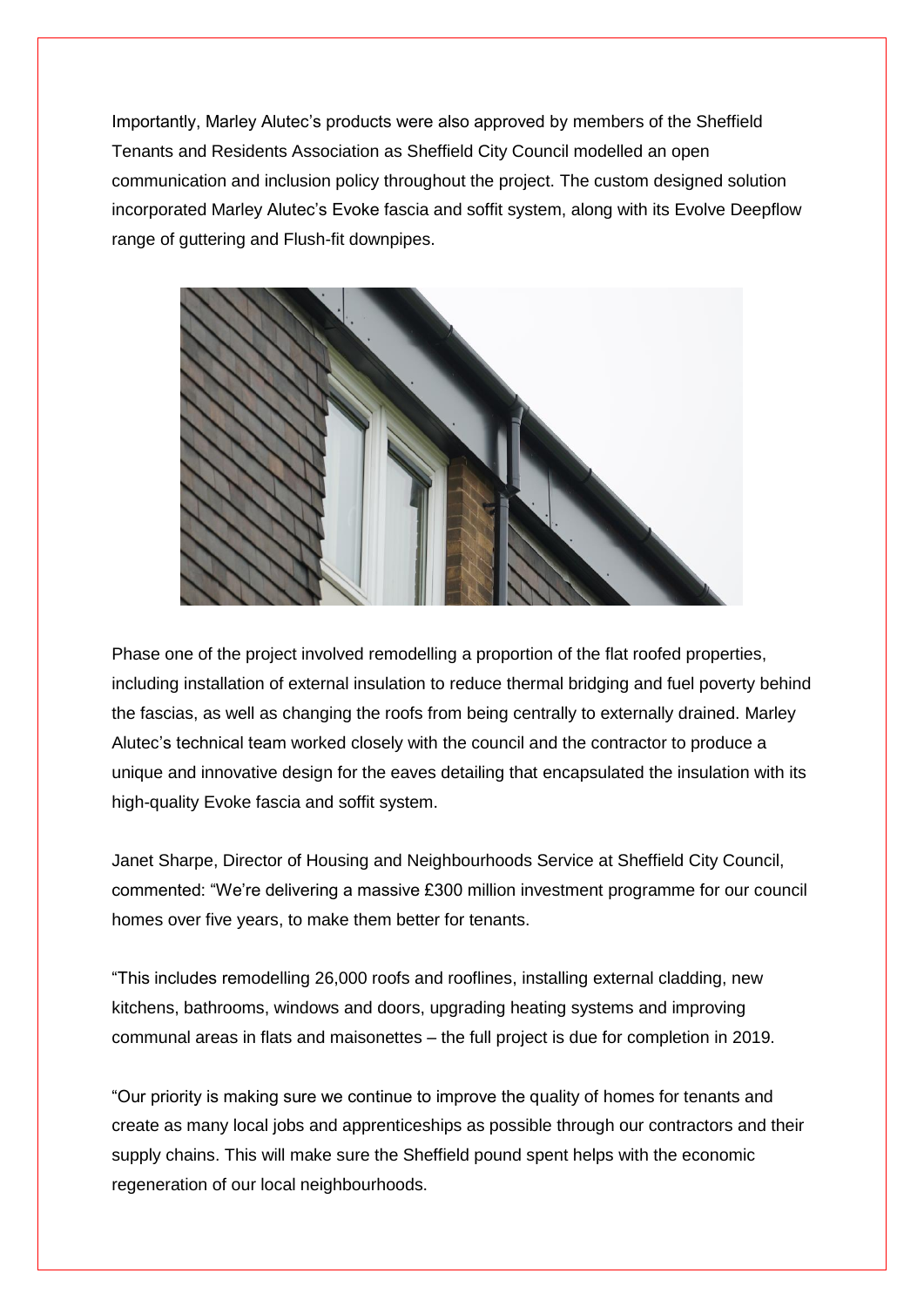"We need to attract the best contractors and suppliers to deliver the work, who will provide high quality solutions to fit our needs for the long term. We're pleased to be working with Marley Alutec and are looking forward to seeing the end results."

All of Marley Alutec's products have a life expectancy of 50 years or more and are almost completely maintenance free, reducing life cycle costs and disruption to residents. This was a key consideration for the council as they looked to significantly reduce the need for costly high-level maintenance.

The Evoke fascia and soffit range is manufactured from a recycled polyethylene core with an aluminium outer layer, making it extremely light and very strong – despite being only 4mm thick. What's more, the range features a nano self-cleaning coating meaning that it will continue to look its best for many years to come.

Keith Naylor, Operations Manager at Kier – one of the four main contractors for the project including Keepmoat, SBS and BAAS – commented: "The scale and variety of this project, where we are working on circa 80 plus differing roof plan types, has demanded a close, collaborative approach from all parties. Working with Marley Alutec has been a positive experience and its technical team has been very helpful on a number of occasions."



Also installed at the project is Marley Alutec's Flush-fit downpipe and Evolve Deepflow guttering made from marine grade aluminium. Able to cope with the heaviest of rainfall thanks to a flow rate capacity of 4.9 litres per second, the Evolve range is a durable longterm solution.